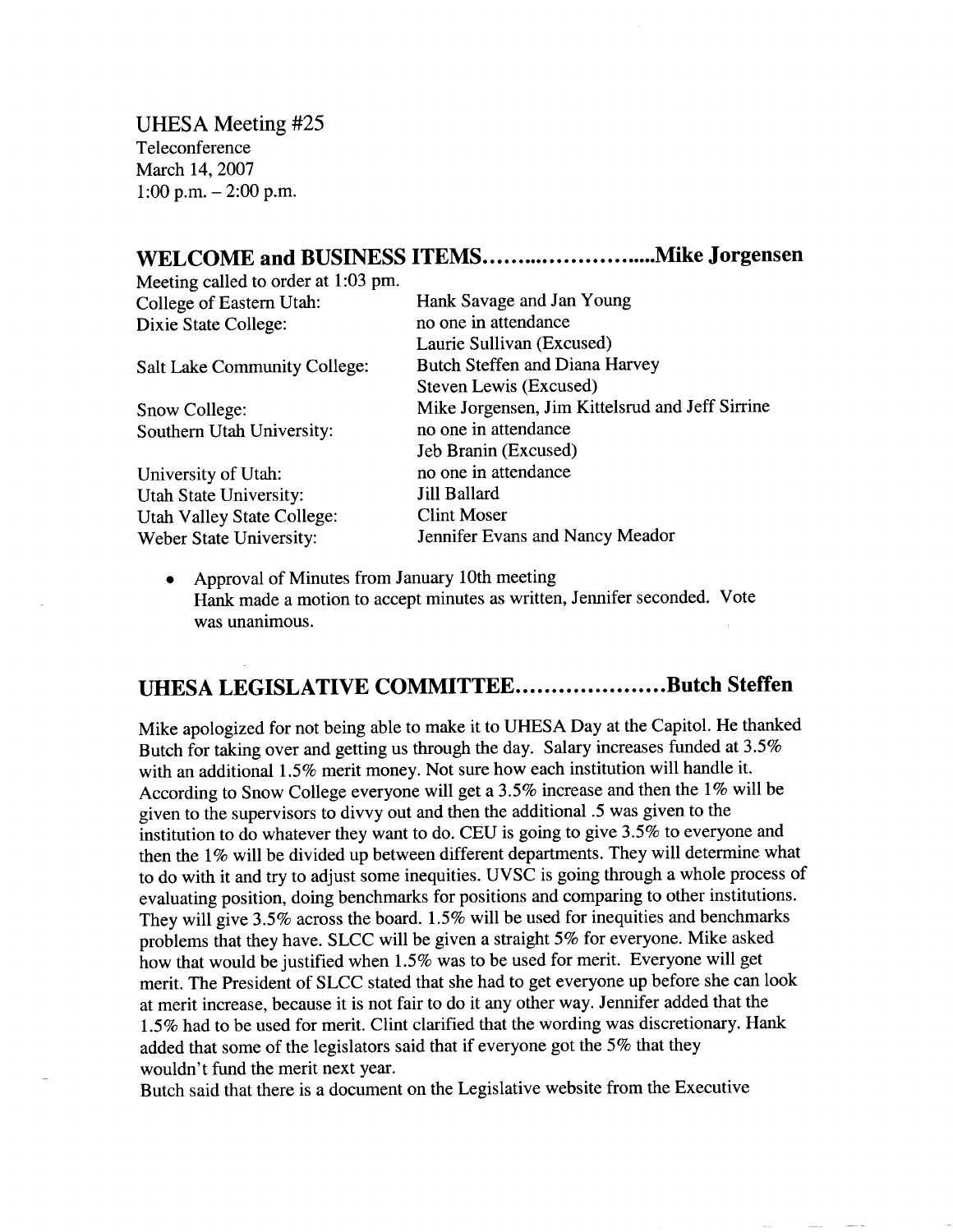Appropriations Committee. It is a 2007 general session state budget overview. It lists all the different departments. Higher Ed is in there. It talks about the different bills that were passed in regards to the different institutions. The legislators gave us 9.8% for Health Care.

Merger went through with UCAT. They are working to put things to together. SLCC possible merger has been put on hold for now.

List of Legislators that were contacted on UHESA Day:

Senate:

D. Eastman, L. Hillyard, G. Bell, M. Dimitrich, S. Killpack, W. Niederhauser, G. Davis, E. Mayne, B. Goodfellow, C. Walker, A. Christensen, D. Stowell, M. Waddoups

## Representative:

K. Holdaway, D. Clark, B. King, C. Moss, B. Bowman, S. Allen, M. Noel, C. Oda, R. Bigelow, F. Hunsaker, R. Menlove, J. Draxler, R. Wheeler, R. McGee, M. Wheatley, T. Cosgrove, B. Last, J. Fischer, C. Johnson, L. Wiley, G. Froerer, S. Wyatt, L. Shurtliff, P. Painter, P. Neuenschwander.

There were roughly 430 Bills passed. Democrats sponsored 40 bills that were passed. Some of us were able to go to Caucus meetings held at the Capitol. Butch and some of the people from Weber and UVSC met and talked with Senator Bell. He invited them to go on the floor and introduced the UHESA group.

Butch needs about 30 more Thank You notes to send to the Legislators that we talked to. Mike will send them to Butch.

Everything that the Board of Regents supported passed and everything that they did not support did not pass.

**OTHER BUSINESS ITEMS Committee**

Website: Nancy is updating the website she needs everyone to look at it. The institutional report is out dated. A lot of the information needs to be updated. UHESA newsletter is there but there is no link. Do we want to keep it or do we want to delete it? It was decided to delete it for now. Minutes will be posted for the year. We will keep them on the website for one full year. May meeting will be at UVSC May 16<sup>th</sup> and at USU Aug 9<sup>th</sup> and 10<sup>th</sup>. We will have a laptop at the meeting at UVSC and look at changing the logo. Send out to some of our constituents and have them give us some feedback.